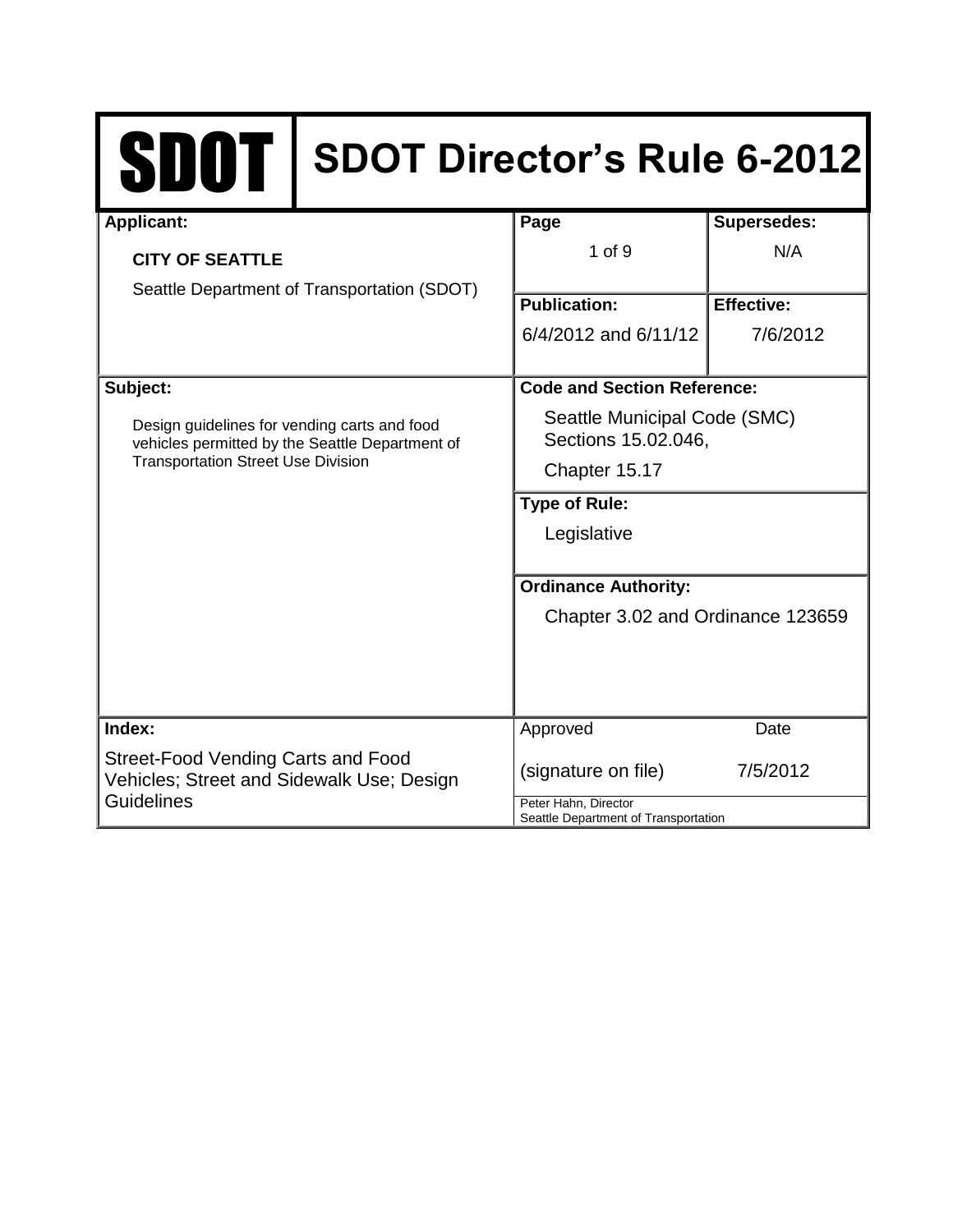# **TABLE OF CONTENTS**

| 1.0 | References                                       |   |
|-----|--------------------------------------------------|---|
| 2.0 | <b>Rule and Background</b>                       | 2 |
| 3.0 | <b>Definitions</b>                               | 3 |
| 4.0 | Street Use Vending Permit Application and Review | 4 |
| 5.0 | <b>Design Guidelines</b>                         | 5 |
|     |                                                  |   |

#### 1.0 **References**

- 1.1 Seattle Municipal Code (SMC) Chapter 11.14
- 1.2 SMC Title 15, Street and Sidewalk Use
- 1.3 SMC Chapter 15.17, Vending
- 1.4 SMC Chapter 23.55, Sign Code
- 1.5 SMC Title 25, Environmental and Historic Preservation
- 1.6 SMC Chapter 23.66, Special Review Districts
- 1.7 SMC Chapter 25.08, Noise Control

### 2.0 **Rule and Background**

- 2.1 Seattle's street right-of-ways are an important and complex public resource. The Seattle Department of Transportation (SDOT) is authorized to manage Seattle's transportation system and strives to operate and maintain this system to support the public health and safety for all members of the traveling public of all ages and abilities. SDOT is also responsible for overseeing permit processes for public rights-of-way, including the Street Use Street-Food Vending permit application process for vending carts and food vehicles. SDOT supports the Street-Food Vending program in order to activate the street-level pedestrian environment.
- 2.2 Ordinance 123659 authorized the SDOT Director to promulgate design guidelines for vending carts by rule. Existing vending carts and food vehicles permitted in the public place shall comply with this rule within 30 days after adoption.
- 2.4 The purpose of this rule is to establish standardized design guidelines and clarify existing placement standards for vending carts and food vehicles that are permitted by SDOT's Street Use Division. These design guidelines shall apply city-wide.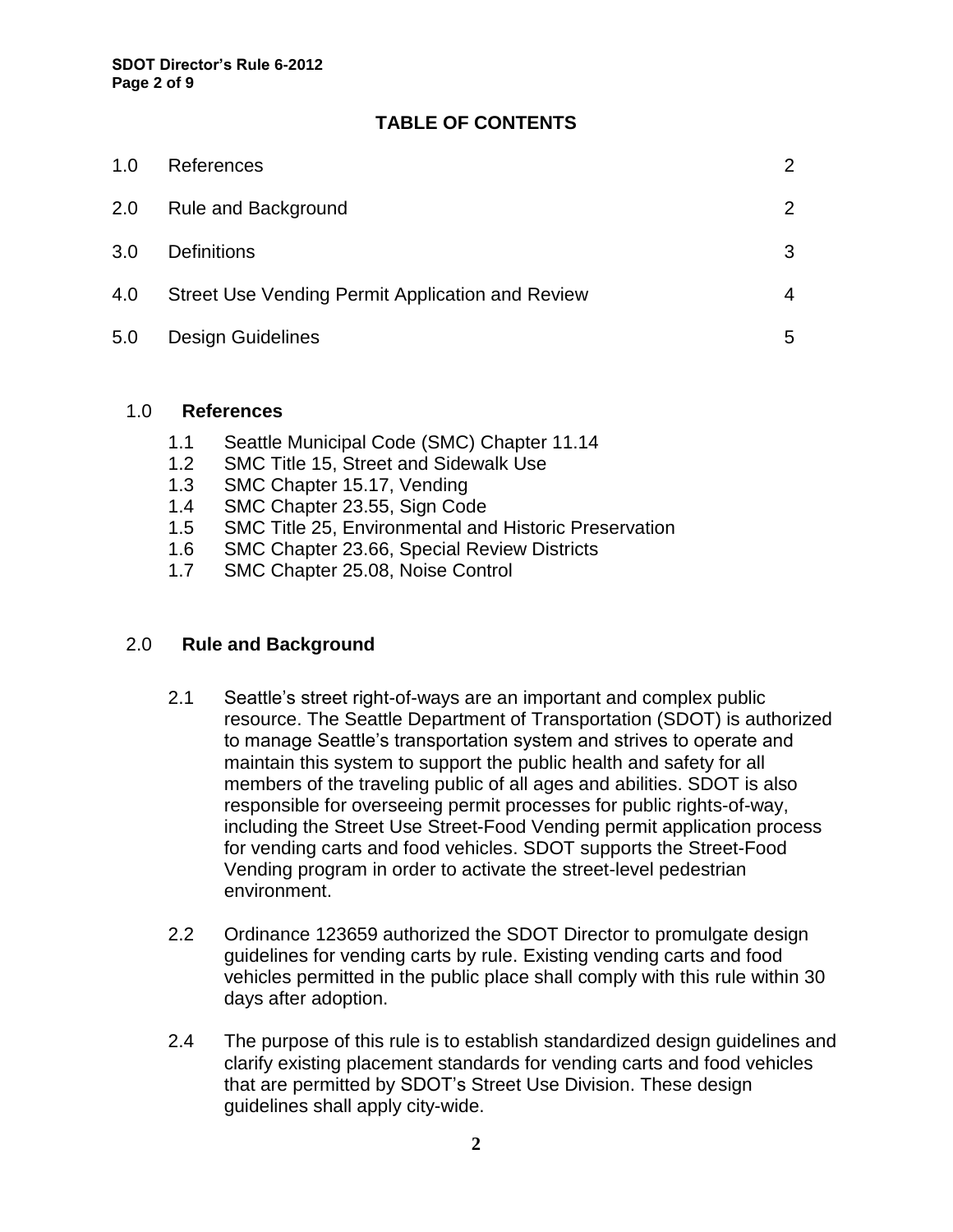#### 3.0 **Definitions**

- 3.1 "Food vehicle" means a licensed and operable motor vehicle used to serve, vend, or provide food or nonalcoholic beverages for human consumption from a fixed location or along a route in a public place as authorized by the Seattle-King County Department of Public Health and Chapter 15.17. (SMC 11.14.227)
- 3.2 "Food-vehicle zone" means a portion of a public place designated by a sign or other traffic control device that is reserved for the exclusive use of food vehicles that are permitted to vend in the curb-space portion of the public place. (SMC 11.14.228)
- 3.3 "Pedestrian Zone" means the area or space of the public place or roadway that is reserved for the exclusive use of pedestrians (Exhibit A for 15.02.046: Pedestrian Zone/Pedestrian Visual Corridor). (SMC 15.02.046)

Exhibit A for 15.02.046 Pedestrian Zone / Pedestrian Visual Corridor



- 3.4 "Pedestrian Visual Corridor" means a continuous and straight corridor within the designated pedestrian zone that provides pedestrians with a clear visual indication of the location of the path of travel along a block face (Exhibit A for 15.02.046: Pedestrian Zone/Pedestrian Visual Corridor). Street furniture, plantings, and other obstructions shall not protrude into this corridor. (SMC 15.02.046)
- 3.5 "Permittee" means a person or entity that has received a permit to use the public place. (SMC 15.02.046)
- 3.6 "Public Place" means public right-of-way and the space above or beneath its surface, whether or not opened or improved, including streets, avenues, ways, boulevards, drives, places, alleys, sidewalks, planting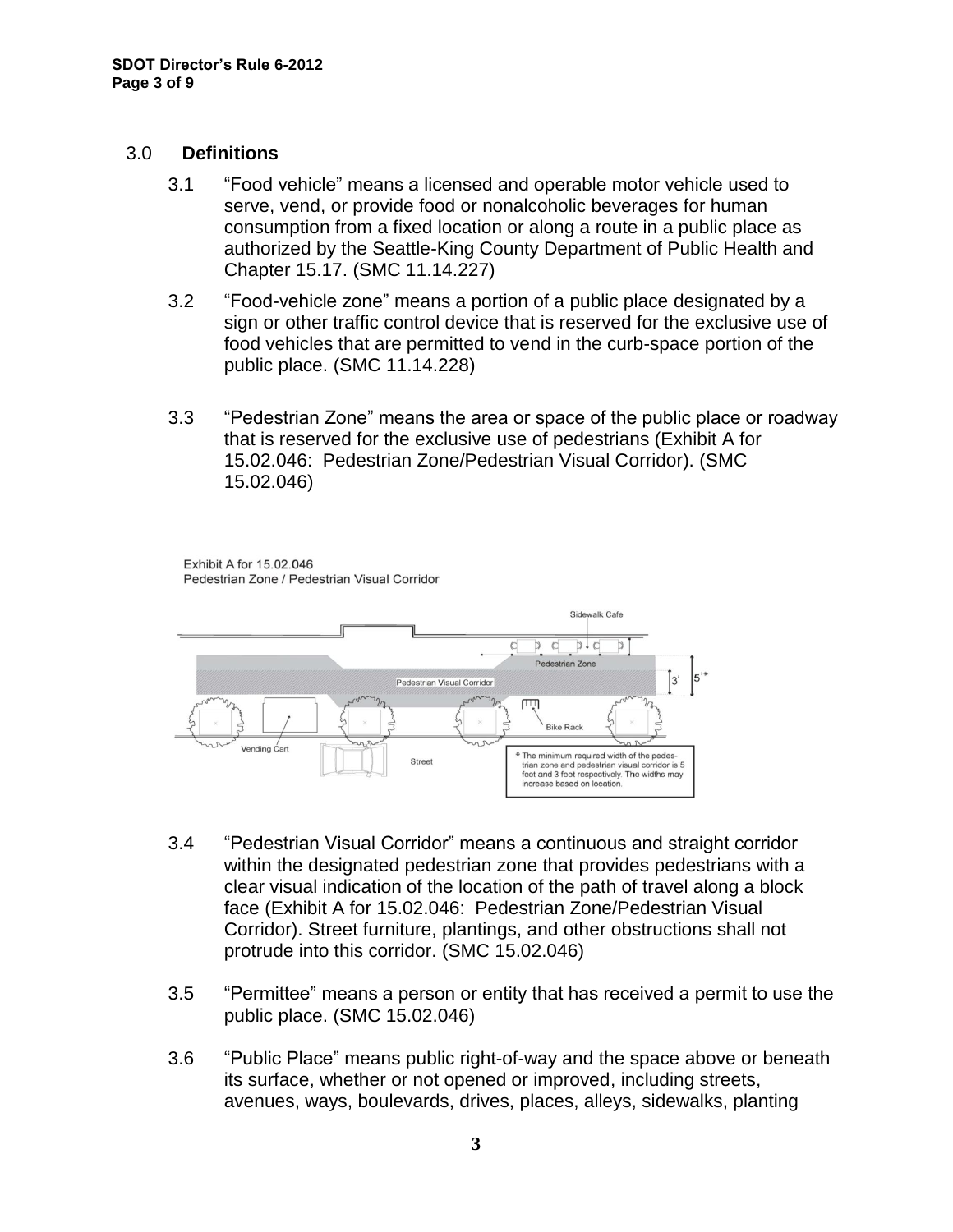strips, squares, triangles, and plazas that are not privately owned. (SMC 15.02.046)

- 3.7 "Vend or vending" means to sell, offer for sale, solicit orders, display, rent, lease, or otherwise peddle any good, ticket, thing, or service of any kind; to the public from a public place; as authorized or prohibited in Chapters 15.14 or 15.17. (SMC 15.02.046)
- 3.8 "Vending cart" means a movable cart that is used to serve, vend, or provide food, nonalcoholic beverages, or flowers.

# 4.0 **Street Use Vending Permit Application and Review**

- 4.1 SDOT Street Use will review designs for vending carts and food vehicles as part of the Street Use permit review process. SDOT Street Use will only consider complete permit applications for a vending cart or food vehicle permit.
- 4.2 Complete applications shall include a site plan and design plan of the proposed vending cart or food vehicle, in addition to the other application requirements as described in SDOT Director's Rule 3-2011, or successor provision.
	- **Site plan** shall include the following:
		- o North arrow;
		- o Name and location of adjoining street(s) or alley(s);
		- o Width of adjacent sidewalk(s);
		- $\circ$  Location of existing improvement (e.g., utility poles, parking pay stations, bus shelters, sign posts, tree pits) and delineating the distance of each improvement from nearest edge of the proposed vending area;
		- o Location of property lines and dimensions of the public place area proposed for vending use, including vending unit, customer queuing area, and accessories;
		- o If fencing or other barrier is proposed by the applicant or required by the Director for customer queuing, the fencing detail including location and dimensions;
		- o Sidewalk width remaining for pedestrian zone and pedestrian visual corridor;
		- o Location and dimensions of any proposed installations in the sidewalk area associated with the vending activity;
			- **Note**: Installations such as tables and chairs shall require a separate Street Use review and permit(s);
		- o Location of abutting building exits and entrances; and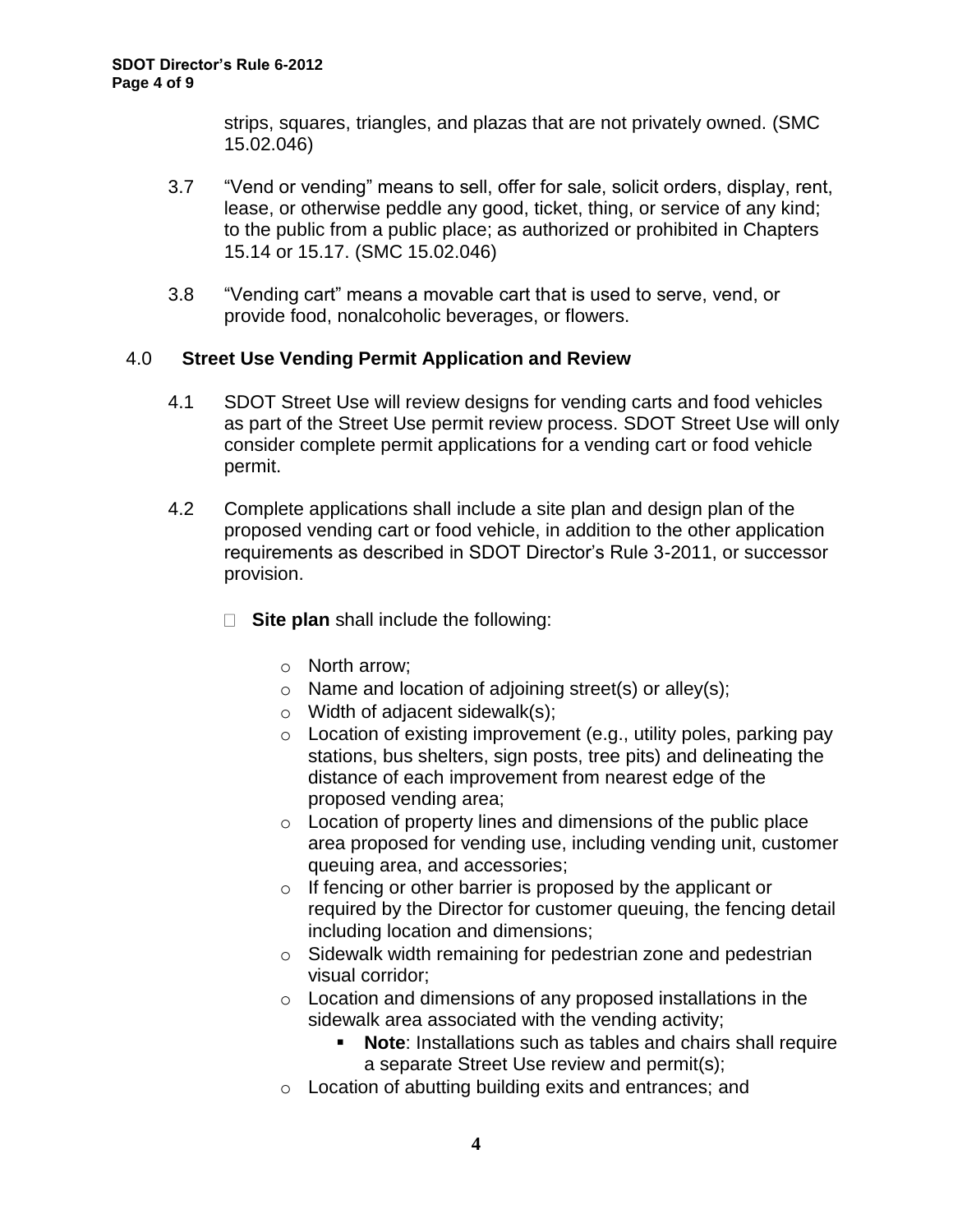- o Location and description of adjacent parks, adjacent streets that are closed to traffic, or adjacent public plazas available for pedestrian travel.
- **Design Plan** shall include the following:  $\Box$ 
	- o Photo or drawing of the proposed vending cart or food vehicle;
	- o Dimensions of the vending cart or food vehicle, including any proposed awnings and their height above the sidewalk grade;
	- o Location and description of proposed signage;
	- o Description of ancillary equipment, tables, coolers, or displays;
	- o If fencing or other barrier is proposed by the applicant or required by the Director for customer queuing, fencing detail including materials and dimensions.
- 5.0 **Design Guidelines.** In addition to complying with the regulations in Chapter 15.17 and Director's Rule 3-2011, or successor provision, the vendor permittee shall also comply with the following design guidelines:
	- 5.1 **Appearance.** Street-food vending carts, vehicles, and the public place vending area shall be:
		- Constructed of high-quality materials and with an attractive, inviting appearance;
		- Kept clean and in good repair;
		- Kept free of stored materials such as pallets, cardboard boxes, and other debris; and
		- Kept free of graffiti, that shall be immediately removed if found to exist.



*Preferred: Compact and contained design*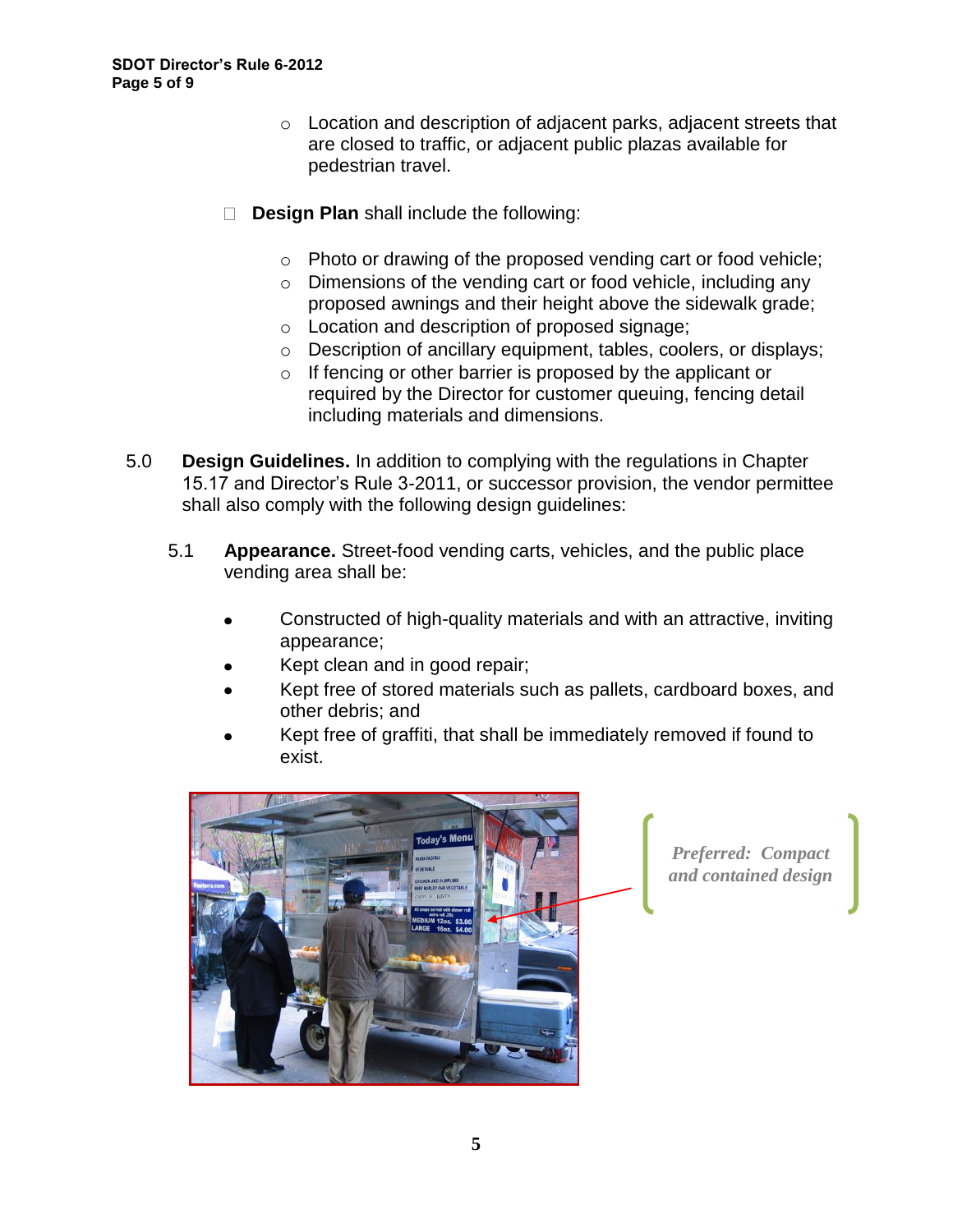- 5.2 **Waste Stream Management.** Each street-food vending cart and vehicle shall supply garbage, recycling, and composting receptacles that are capable of accommodating all refuse generated by the vending activity.
	- The containers shall be maintained, cleaned, and emptied regularly.
	- The adjoining and abutting public place shall be free of all refuse of any kind generated from the vending activity.



- 5.3 **Signage.** Signs and other graphic representations located on the food vehicle or vending cart shall be appropriate in size and conform to: SMC 23.55, Sign Code; applicable Historic or Landmark District guidelines; SMC Title 25, Environmental and Historic Preservation; and SMC Chapter 23.66, Special Review Districts.
	- Signs shall only advertise goods that are sold on the vending cart or food vehicle. Signs should utilize large font and be easy to interpret in order to accommodate customers with visual impairments.
	- Signs shall be made of durable, permanent materials.
	- Signs shall be contained within the permitted footprint of the vending area.
- 5.4 **Vending Decal.** A Street Use Vending decal shall be affixed to any vending cart or food vehicle permitted to operate in the public place. This decal shall be prominently displayed at all times and shall be viewable by the public while the vending activity is occurring. SDOT shall provide this decal to the permittee at the time of permit issuance.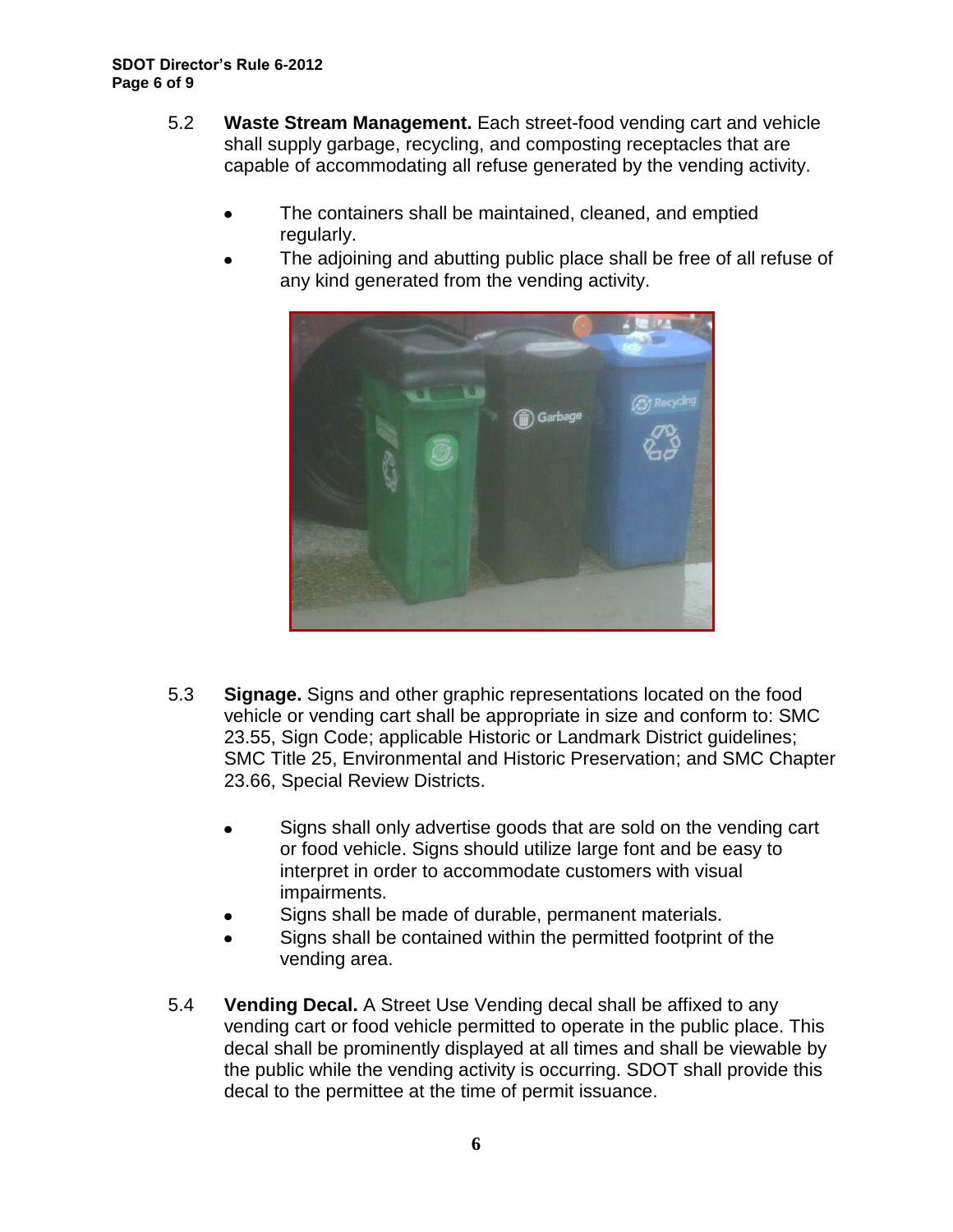- 5.5 **Umbrellas, canopies, and awnings.** Any umbrellas, canopies, or awnings overhanging the public place and their associated supports shall be a minimum of 8 feet above the ground.
	- Umbrellas, canopies, and awnings shall be clean and in good repair.
	- Pop-up tents or canopies or free-standing umbrellas shall not be placed over or in the pedestrian zone.
	- The umbrellas, canopies, or awnings shall not contain advertising other than what is allowed under: SMC 23.55, the Sign Code; applicable Historic or Landmark District guidelines; SMC Title 25, Environmental and Historic Preservation; and SMC Chapter 23.66, Special Review Districts.



- 5.6 **Lighting.** Lighting shall be shielded to minimize nighttime glare and shall be directed away from adjacent buildings and from vehicular traffic.
	- Strobe lights are prohibited.
- 5.7 **Impediments.** The pedestrian zone adjacent to the permitted-vending area shall be kept free and clear for pedestrian mobility at all times.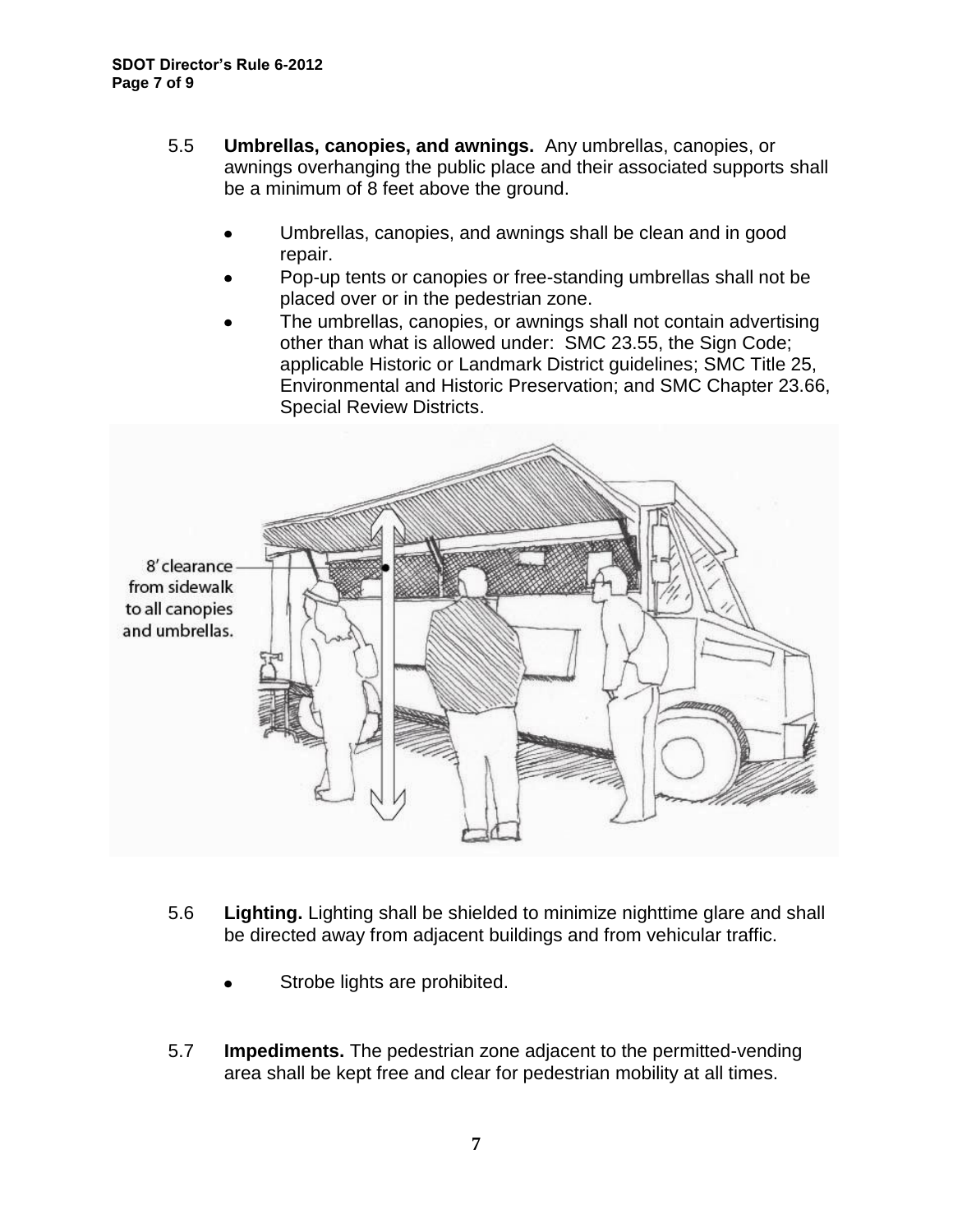- Accessories like condiment tables, coolers, or food displays/racks shall be kept within the permitted-use-area footprint.
- Fencing or other barriers to control customer queuing shall be:
	- o Constructed of quality materials; and
	- o Be detectable for those with visual or other sensory impairments and comply with ADA guidelines.
- Generators must be kept within the permitted use area footprint.
	- o Power cords shall not extend across or be strung over the pedestrian zone area.
	- o Generators must comply with the Seattle Noise ordinance, SMC Chapter 25.08.
	- o Use of propane for refrigerators and lighting is encouraged.
- All accessories, fencing, generators, and other such impediments shall be identified on the application site plan.
- 5.8 SDOT encourages sustainable and innovative design,



*Solar Panel Roof*